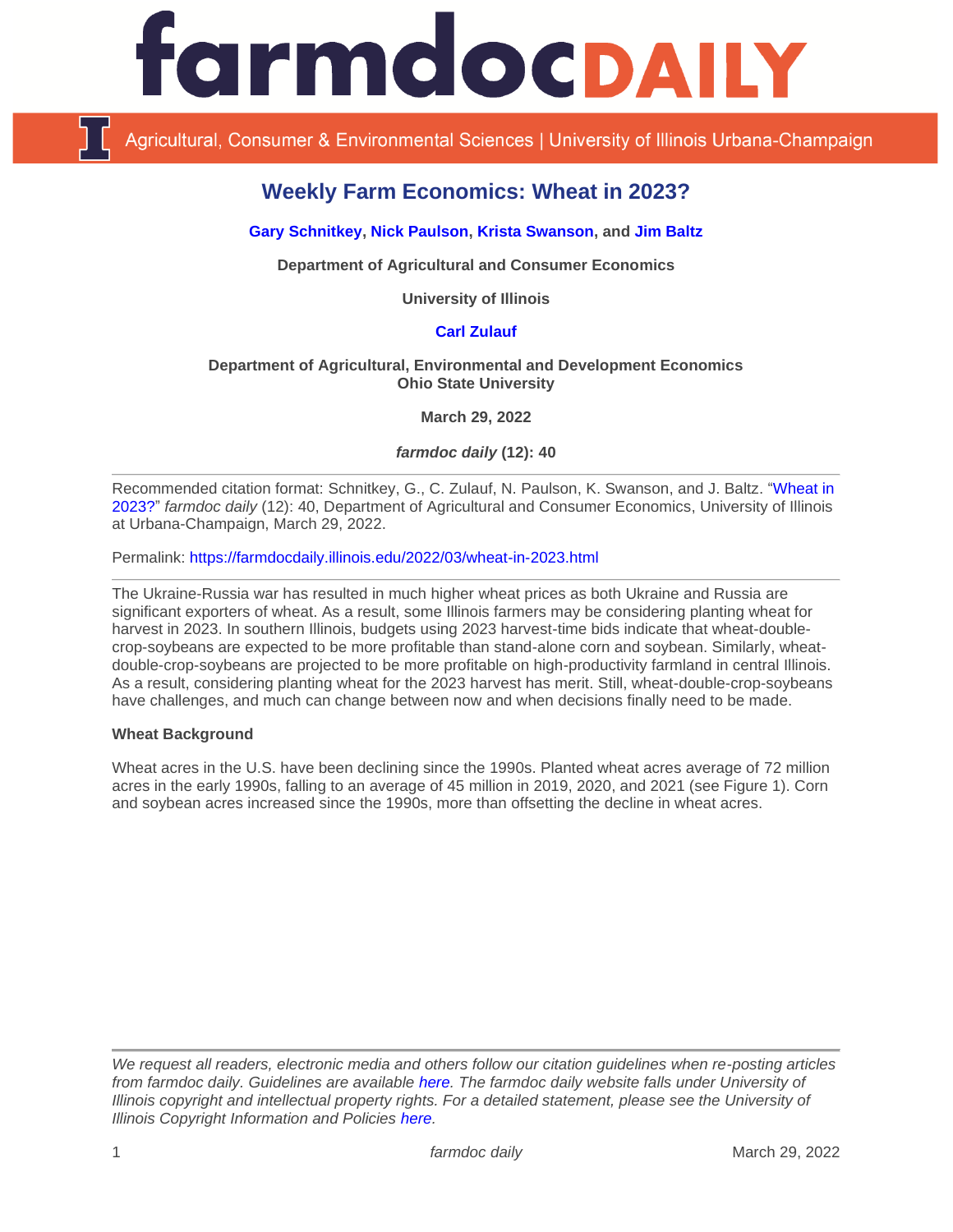

Changes in demand partially explain these acreage shifts. The ethanol build from the mid-2000s to the mid-2010s spurred corn demand. Soybean exports have continued to grow throughout much of this period. On the other hand, the primary uses of wheat are in bread and other bakery products, which has generally been stable. Furthermore, corn and wheat are energy sources in livestock diets, and corn has increasingly filled this need.

The timing of wheat planting varies by geography and wheat classes. Some wheat classes are planted in the spring, including hard red spring wheat and durum wheat. Hard red spring wheat is used to make bread, while durum wheat often is used to make pasta. These kinds of wheat are grown in the northern Great Plains (see Figure 2). The Ukraine-Russia conflict happened before spring wheat planting commenced, leaving the possibility of increased spring wheat acres in 2022. Whether farmers choose to increase 2022 spring wheat plantings is an open question. Most planting decisions likely were made before the conflict began and adjusting planting decisions could be difficult. Furthermore, the profitability of corn and soybeans — the most likely alternatives to wheat — are projected to be profitable in 2022.

Winter wheat is planted in the fall and harvested the following summer. Given the planting schedule, harvested acres in 2022 cannot increase as these winter wheat plantings have already occurred. Winter wheats are planted over a large portion of the U.S. (see Figure 2). Two types of winter wheats predominate. Hard red winter used in making bread is grown in the Great Plains. Soft red winter wheat - usually used to make cakes, cookies, and crackers -- is grown east of the Mississippi, including Illinois.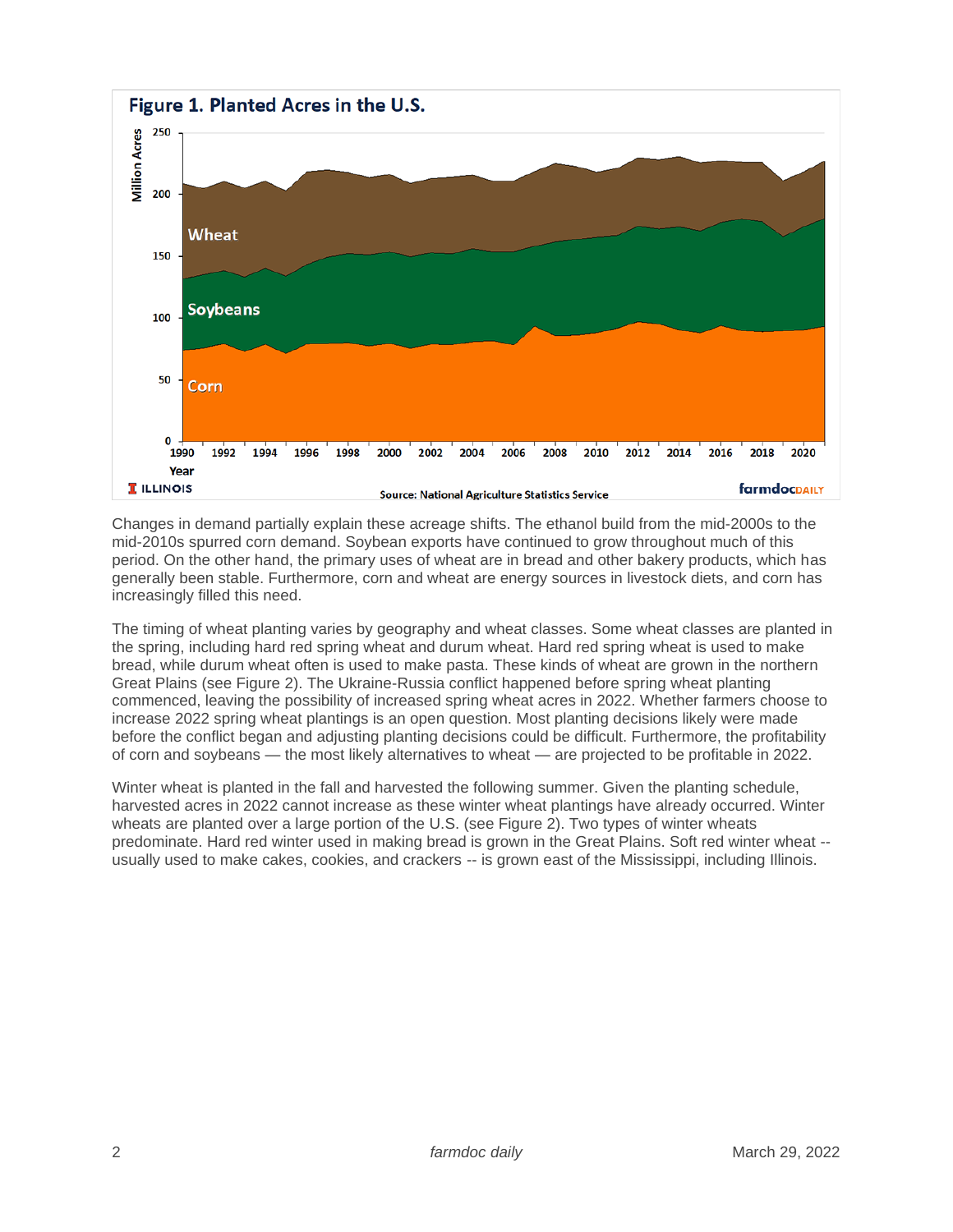

Similar to the U.S., wheat acres in Illinois have declined since the 1990s (see Figure 3). In 1990, 2 million acres of wheat were planted in Illinois. In recent years, less than 1 million acres of wheat have been planted. Total acres reported for 2022 are 730,000 acres.



Most wheat in Illinois is grown in southern Illinois. Washington County is the largest wheat-producing county, having 81,900 acres in 2022. All counties with over 20,000 acres are in southern Illinois: Randolph (38,000 acres), Clinton (35,500), Perry (33,300), Monroe (25,900), St Clair (22,000), Wayne (21,000), and Franklin (20,800). Indeed, seeing a wheat field in many northern and central Illinois counties is unusual.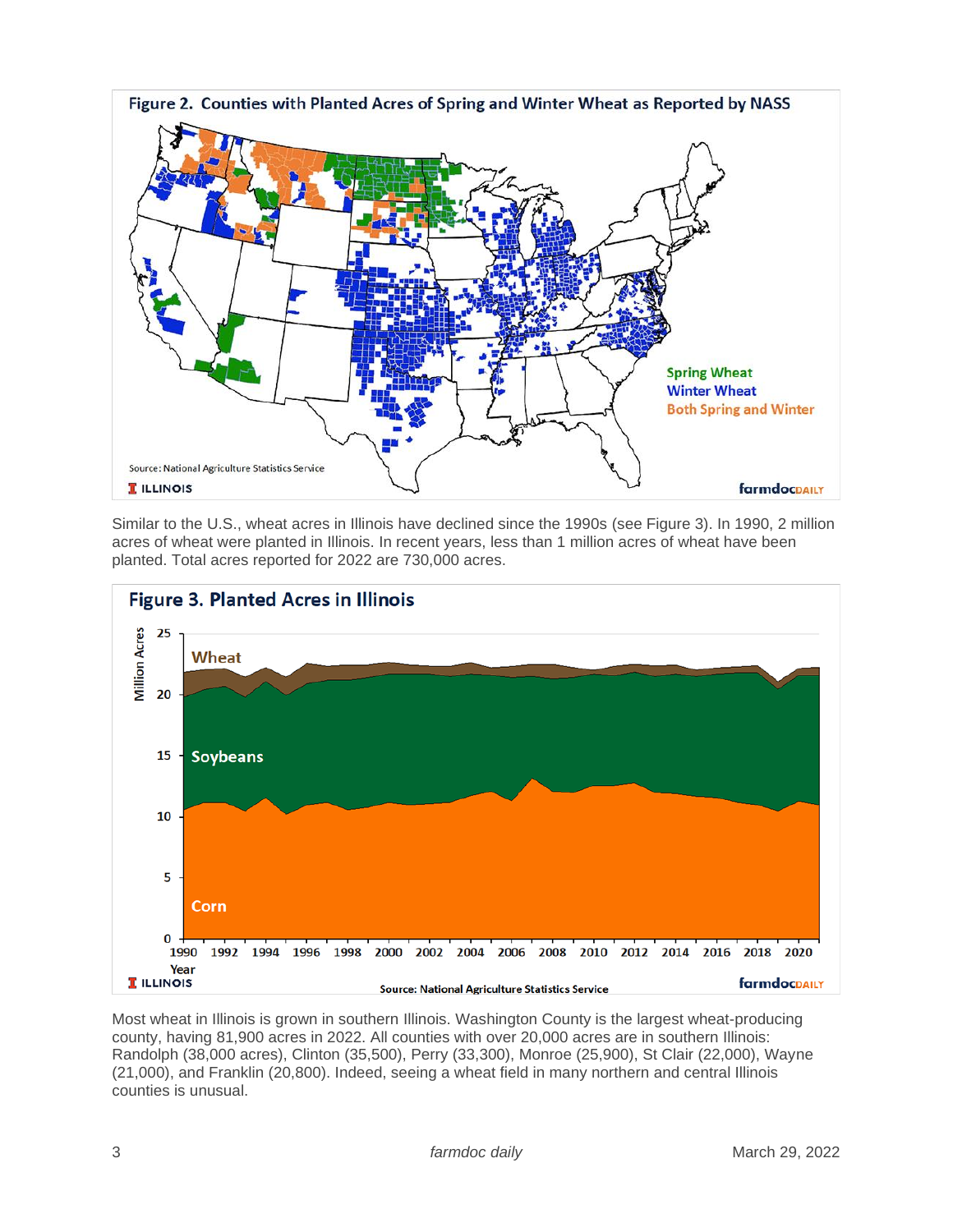In Illinois, a double-crop soybean crop typically is attempted with a wheat crop. A stand-alone wheat crop almost always is not as profitable as corn or soybeans.

# **Fertilizer Costs**

Fertilizer costs will play a key role in the relative profitability of corn, soybeans, and wheat in 2023, and a great deal of uncertainty exists concerning fertilizer prices. Table 1 shows estimates of fertilizer costs for crops grown in southern Illinois and on high-productivity farmland in central Illinois.

|                               |                  | Southern Illinois |                | Central Illinois (High) |             |
|-------------------------------|------------------|-------------------|----------------|-------------------------|-------------|
| Fertilizer                    | Price<br>Per Ton | Pounds            | Costs          | Pounds                  | Costs       |
| Panel A. Corn                 |                  | per acre          | per acre       | per acre                | per acre    |
| Anhydrous Ammonia             | \$1,667          | 207               | 173            | 190                     | 158         |
| <b>DAP</b>                    | \$948            | 151               | 72             | 183                     | 87          |
| potash                        | \$900            | 75                | 34<br>\$279    | 91                      | 41<br>\$286 |
| Panel B. Soybeans             |                  |                   |                |                         |             |
| <b>DAP</b>                    | \$948            | 88                | 42             | 110                     | 52          |
| Potash                        | \$900            | 105               | 47             | 131                     | 59          |
|                               |                  |                   | \$89           |                         | \$111       |
| Panel C. Wheat                |                  |                   |                |                         |             |
| Urea                          | \$1,070          | 261               | 140            | 152                     | 81          |
| <b>DAP</b>                    | \$948            | 153               | 73             | 172                     | 82          |
| Potash                        | \$900            | 35                | 16             | 40                      | 18          |
|                               |                  |                   | \$229          |                         | \$181       |
| Panel D. Double-crop soybeans |                  |                   |                |                         |             |
| <b>DAP</b>                    | \$948            | 69                | 33             | 74                      | 35          |
| Potash                        | \$900            | 76                | $\frac{34}{5}$ | 89                      | 40          |
|                               |                  |                   | \$67           |                         | \$75        |

Per acre costs shown in Table 1 are based on:

- Fertilizer prices were adjusted up 10% from the prices in the March 24th Illinois Production Cost Report: \$1,515 per ton for anhydrous ammonia, \$892 per ton for urea, \$862 for Diammonium Phosphate (DAP), and 818 for potash. Increasing prices assumes that the sanctions resulting from the Ukraine-Russia conflict will be long-lasting and result in higher prices.
- Nitrogen requirements for corn were derived by consulting the [Corn Nitrogen Rate Calculator.](http://cnrc.agron.iastate.edu/) Wheat nitrogen rates come from consultations of the Illinois Agronomy Handbook.
- DAP and potash application rates are at replacement rates specified in Nafziger (September 7, [2017\)](https://farmdoc.illinois.edu/field-crop-production/uncategorized/new-grain-phosphorus-and-potassium-numbers.html) and the [Illinois Agronomy Handbook.](http://extension.cropsciences.illinois.edu/handbook/)

# **Corn, Soybean, Wheat Prices**

Harvest-time bids for 2023 are used: \$5.60 per bushel for corn, \$13.10 for soybean, and \$8.50 for wheat. These prices are high compared to historical prices.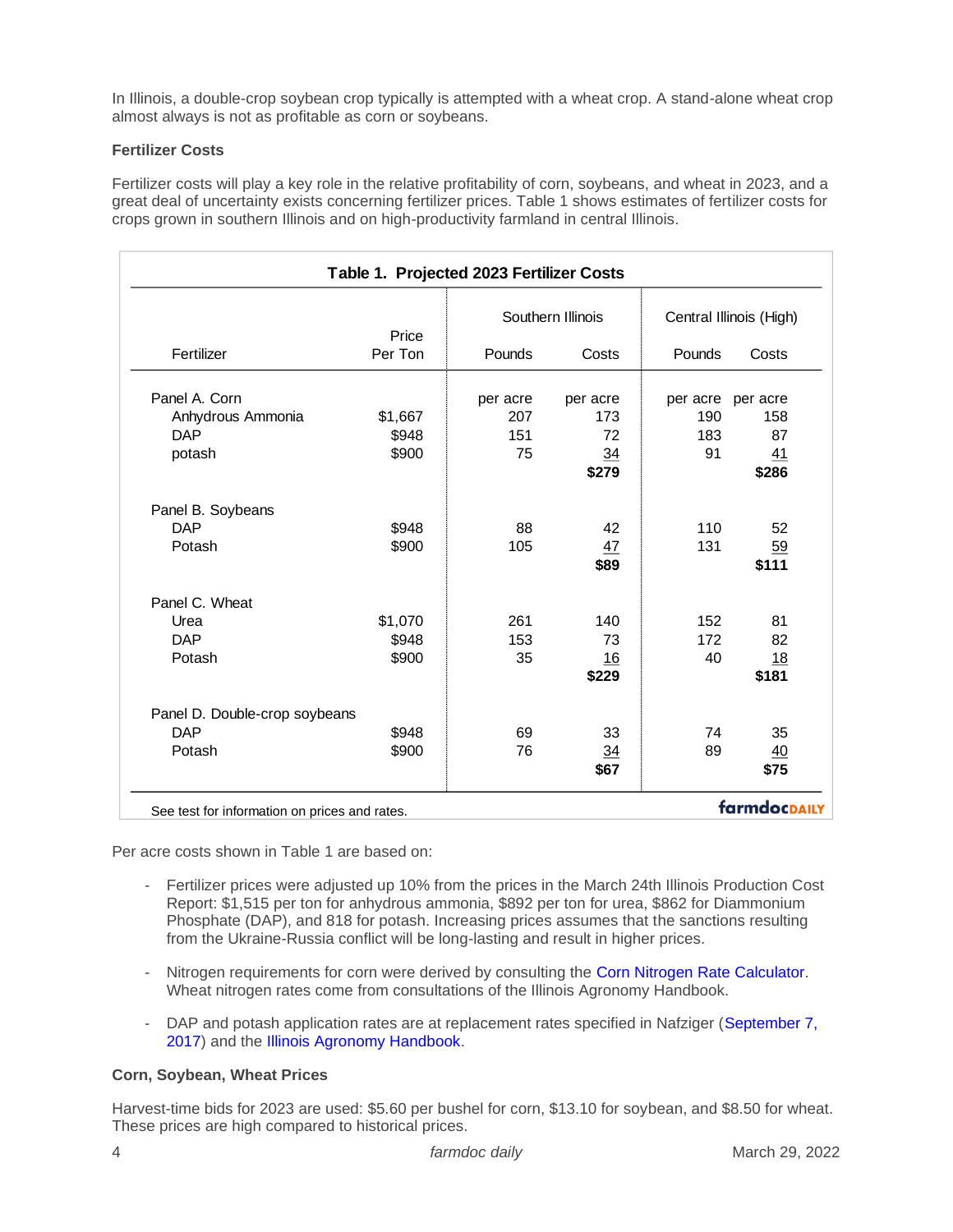The wheat-to-corn price ratio is  $1.51$  ( $1.51 = $8.50$  wheat price /  $$5.60$  corn price). From 1950 to 2021, the wheat-to-corn price ratio averaged 1.30. Hence 1.51 indicates that the 2023 wheat bid is relatively high compared to the corn bid. A return to historical levels reduces the profitability of wheat relative to corn.

#### **Southern Illinois**

Table 2 shows the 2023 budgets for southern Illinois. Operator and land return is projected at \$243 per acre for corn, \$217 per acre for soybeans, and \$150 per acre for wheat. For these stand-alone situations, wheat has lower profitability than corn and soybeans.

|                              | Corn<br>after<br><b>Soybeans</b> | <b>Soybeans</b><br>after<br>Corn | <b>Wheat</b>   | <b>Soybeans</b><br>after<br><b>Wheat</b> | <b>Wheat-</b><br><b>Double-Crop-</b><br><b>Soybeans</b> |
|------------------------------|----------------------------------|----------------------------------|----------------|------------------------------------------|---------------------------------------------------------|
| Yield per acre               | 188                              | 57                               | 78             | 45                                       |                                                         |
| Price per bu                 | \$5.60                           | \$13.10                          | \$8.50         | \$13.10                                  |                                                         |
| Crop revenue                 | \$1,053                          | \$747                            | \$663          | \$590                                    | \$1,253                                                 |
| Fertilizers                  | \$279                            | \$89                             | \$181          | \$67                                     | \$248                                                   |
| Pesticides                   | 95                               | 65                               | 50             | 42                                       | \$92                                                    |
| Seed                         | 109                              | 78                               | 52             | 60                                       | \$112                                                   |
| Drying                       | 13                               | 3                                | 15             | 4                                        | \$19                                                    |
| Storage                      | 4                                | 3                                | 1              | 1                                        | \$2                                                     |
| Crop insurance               | 32                               | 26                               | 14             | 4                                        | \$18                                                    |
| <b>Total direct costs</b>    | \$532                            | \$264                            | \$313          | \$178                                    | \$491                                                   |
| Machine hire/lease           | \$17                             | \$14                             | \$14           | \$10                                     | \$24                                                    |
| <b>Utilities</b>             | 8                                | 6                                | 4              | 5                                        | \$9                                                     |
| Machine repair               | 46                               | 46                               | 40             | 37                                       | \$77                                                    |
| Fuel and oil                 | 29                               | 29                               | 23             | 22                                       | \$45                                                    |
| Light vehicle                | $\overline{2}$                   | $\overline{2}$                   | $\overline{2}$ | 2                                        | \$4                                                     |
| Mach. depreciation           | 75                               | 69                               | 52             | 28                                       | \$80                                                    |
| <b>Total power costs</b>     | \$177                            | \$166                            | \$135          | \$104                                    | \$239                                                   |
| Hired labor                  | \$33                             | \$33                             | \$20           | \$14                                     | \$34                                                    |
| Building repair and rent     | 8                                | 8                                | 6              | 6                                        | \$12                                                    |
| <b>Building depreciation</b> | 19                               | 19                               | 8              | 5                                        | \$13                                                    |
| Insurance                    | 15                               | 15                               | 9              | $\mathbf 0$                              | \$9                                                     |
| Misc                         | 12                               | 12                               | $\overline{7}$ | 0                                        | \$7                                                     |
| Interest (non-land)          | 14                               | 13                               | 15             | 11                                       | \$26                                                    |
| <b>Total overhead costs</b>  | \$101                            | \$100                            | \$65           | \$36                                     | \$101                                                   |
| <b>Total non-land costs</b>  | \$810                            | \$530                            | \$513          | \$318                                    | \$831                                                   |
| Operator and land return     | \$243                            | \$217                            | \$150          | \$272                                    | \$422                                                   |
|                              |                                  |                                  |                |                                          | farmdocpally                                            |

Double-crop soybeans have a return of \$272 per acre. When combined with the \$150 per acre return for wheat, the wheat-double-crop-soybeans combination has a return of \$422, exceeding the return of both corn and soybeans.

From 2003 to 2021, operator and land returns from the corn, soybean, and wheat-double-crop-soybeans combination were:

Corn: \$231 per acre,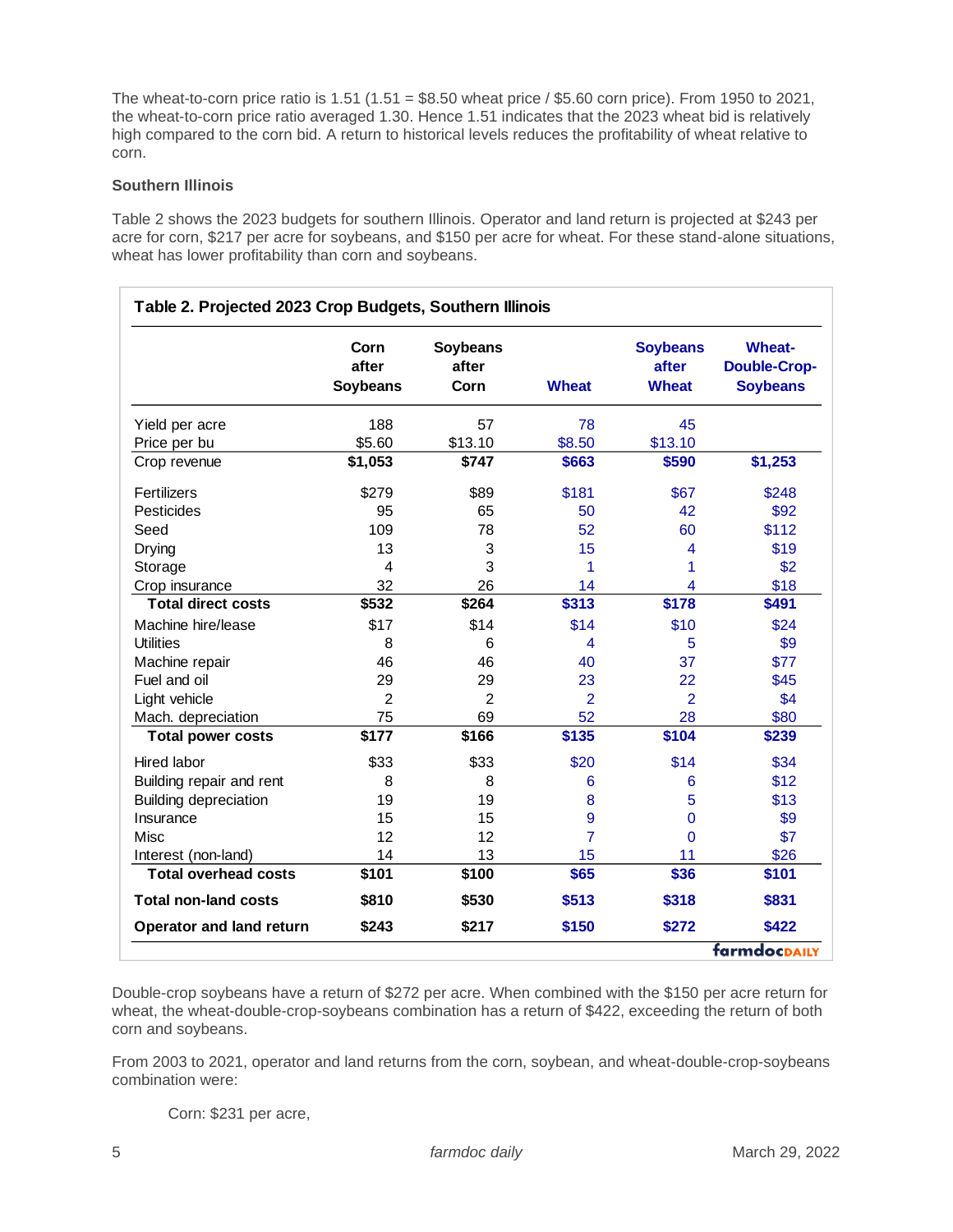Soybeans: \$225 per acre,

Wheat-double-crop-soybeans: \$224.

From a historical perspective, the 2023 projected wheat-double-crop-soybean return is relatively high compared to corn and soybeans.

#### **Central Illinois Budgets for High-Productivity**

Wheat-double-crop-soybeans typically are not grown on high-productivity farmland in central Illinois. Questions have increased in recent years about the possibility of growing wheat-double-crop-soybeans. Table 3 shows budgets for high-productivity farmland in central Illinois.

|                              | Corn<br>after<br>Soybeans | Soybeans<br>after<br>Corn | <b>Wheat</b>   | <b>Soybeans</b><br>after<br><b>Wheat</b> | <b>Wheat-Double-</b><br>Crop-<br><b>Soybeans</b> |
|------------------------------|---------------------------|---------------------------|----------------|------------------------------------------|--------------------------------------------------|
| Yield per acre               | 228                       | 71                        | 88             | 48                                       |                                                  |
| Price per bu                 | \$5.60                    | \$13.10                   | \$8.50         | \$13.10                                  |                                                  |
| <b>Gross revenue</b>         | \$1,277                   | \$930                     | \$748          | \$629                                    | \$1,377                                          |
| Fertilizers                  | \$286                     | \$111                     | \$181          | \$75                                     | \$256                                            |
| Pesticides                   | 95                        | 70                        | 50             | 42                                       | 92                                               |
| Seed                         | 123                       | 78                        | 52             | 60                                       | 112                                              |
| Drying                       | 22                        | $\overline{c}$            | 15             | 4                                        | 19                                               |
| Storage                      | 6                         | 5                         | 1              | 1                                        | 2                                                |
| Crop insurance               | 34                        | 26                        | 16             | $\Omega$                                 | 16                                               |
| <b>Total direct costs</b>    | \$566                     | \$292                     | \$315          | \$182                                    | \$497                                            |
| Machine hire/lease           | \$18                      | \$16                      | \$18           | \$10                                     | \$28                                             |
| <b>Utilities</b>             | 6                         | 6                         | $\overline{7}$ | 5                                        | 12                                               |
| Machine repair               | 38                        | 34                        | 33             | 25                                       | 58                                               |
| Fuel and oil                 | 21                        | 18                        | 18             | 22                                       | 40                                               |
| Light vehicle                | $\overline{2}$            | 1                         | $\overline{2}$ | $\overline{2}$                           | $\overline{4}$                                   |
| Mach. depreciation           | 75                        | 66                        | 66             | 28                                       | 94                                               |
| <b>Total power costs</b>     | \$160                     | \$141                     | \$144          | \$92                                     | \$236                                            |
| <b>Hired labor</b>           | \$23                      | \$21                      | \$21           | \$14                                     | \$35                                             |
| Building repair and rent     | 7                         | 6                         | 4              | 6                                        | 10                                               |
| <b>Building depreciation</b> | 13                        | 11                        | 8              | 5                                        | 13                                               |
| Insurance                    | 12                        | 12                        | 5              | 0                                        | 5                                                |
| Misc                         | 12                        | 12                        | 9              | $\Omega$                                 | 9                                                |
| Interest (non-land)          | 12                        | 10                        | 14             | 11                                       | 25                                               |
| <b>Total overhead costs</b>  | \$79                      | \$72                      | \$61           | \$36                                     | \$97                                             |
| <b>Total non-land costs</b>  | \$805                     | \$505                     | \$520          | \$310                                    | \$830                                            |
| Operator and land return     | \$472                     | \$425                     | \$228          | \$319                                    | \$547                                            |

Operator and land returns are projected at:

Corn: \$472 per acre

Soybeans: \$425 per acre

Wheat: \$228 per acre